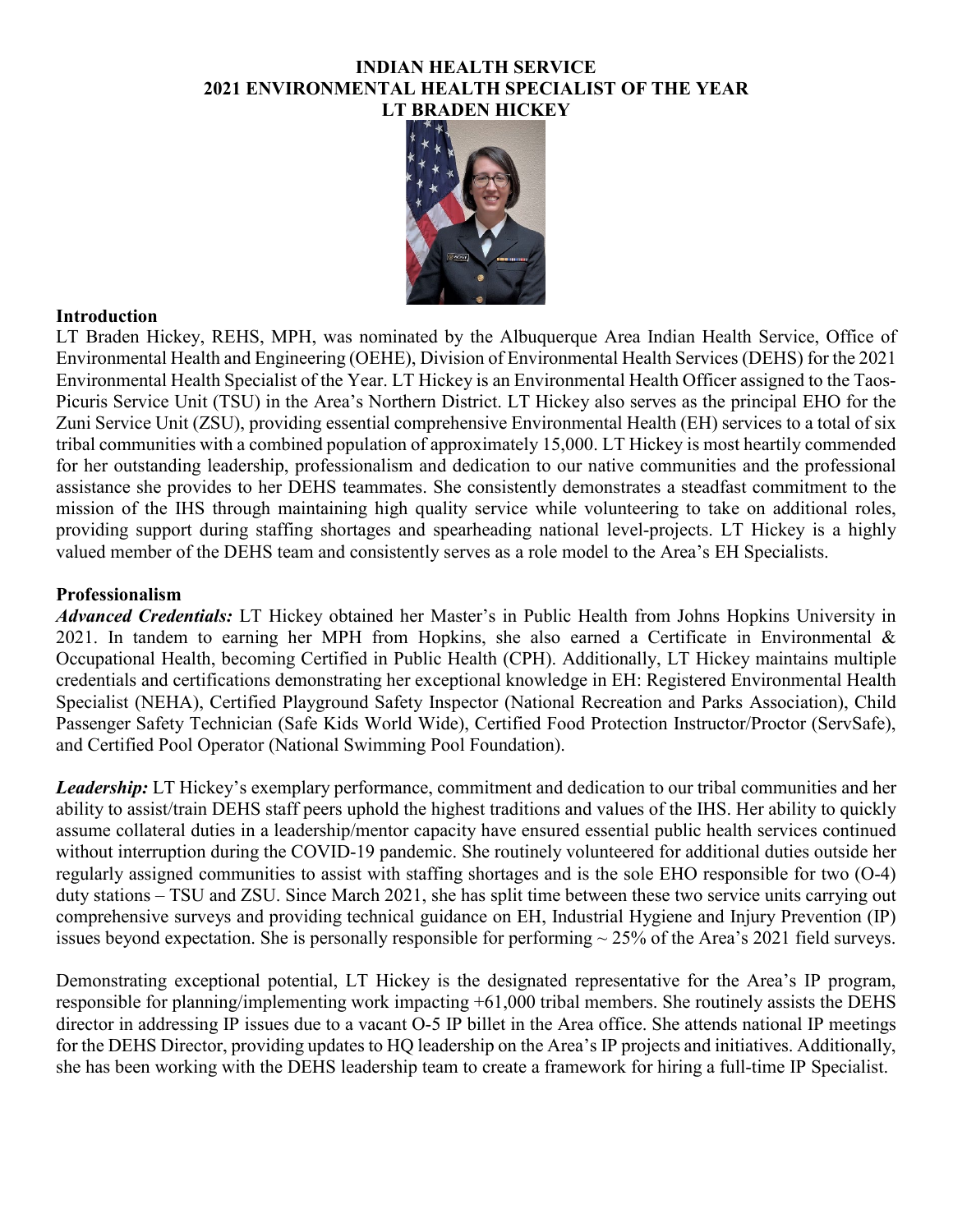Displaying remarkable organizational skills, LT Hickey successfully coordinated the comprehensive work load management for two deployers to the Area on respective 30 and 60 day TDY assignments. This critical role included scheduling site visits and supporting the deployers while working in tribal communities during the pandemic. Ensuring mission success, LT Hickey oversaw the completion of +145 TDY inspections, thus allowing DEHS staff to complete critical EH/COVID-19 work and address field vacancies/staffing shortages.

LT Hickey consistently demonstrates an incredible dedication to serving those around her as a mentor, educator and public health leader. She was a Preceptor to the Area's 2021 JrCOSTEP and continues to provide essential mentorship to junior staff. LT Hickey also presented at several state and national level conferences in 2021. She is a known SME for Playground Safety and is our only Area Certified Playground Safety Inspector. She presented her work on Playground Safety in Tribal Communities at the NEHA Annual Education Conference to +100 attendees. During this same conference, she also served as a panel SME presenting on the Navajo Water Access Mission goals, successes and challenges (+70 attendees). She again presented on Playground Safety for NM's Environmental Health Association, increasing visibility of the Area's IP Program with state/local EH professionals. Finally, in 2021 despite extensive competition, the EHOPAC selected LT Hickey as a Voting Member on the EHOPAC for 2022-2024. This is a coveted position for any EHO, especially as a Junior Officer.

# **Special Accomplishments**

*DEHS COVID-19 Workforce Analysis:* As the pandemic progressed, it was evident EH played a critical role in COVID-19 response and recovery. LT Hickey documented the successes and challenges experienced by DEHS staff nationally. Beginning in January 2021, she worked in collaboration with DEHS HQ and Johns Hopkins Bloomberg School of Public Health to create a national-level workforce assessment questionnaire. In February 2021 she sent her questionnaire to all federal DEHS staff (n=126), garnering 79 responses for a completion rate of 62.7%. LT Hickey then analyzed and compiled the results, creating a 28-page report discussing major themes, summarizing DEHS activities performed and successes/challenges. Afterwards, she presented her preliminary findings to IHS leadership at a DEHS Directors meeting. LT Hickey continued working with DEHS HQ to create a detailed internal report including lessons learned and future recommendations for IHS. She discussed 4 key findings: the scope of COVID-19 work completed by DEHS staff, high rates of burnout, communication successes/challenges, and a need for improved emergency management/training. In September 2021, the final report was distributed to across IHS, and DEHS HQ is working to publish the findings in a peer-reviewed journal.

The results of LT Hickey's project brought to light areas of improvement for the DEHS program nationally. Her report also showcased and promoted EH as a profession, capturing the vital services DEHS staff provided during the pandemic response. Finally, her report highlighted the unique skills EHOs provided during the response.

*Head Start Summit:* LT Hickey worked to increase availability of the Area's Annual Head Start Summit through an on-demand training series accessible via the Environmental Health Support Center (EHSC) website. During the virtual Summit, LT Hickey recorded each presentation given by staff and then personally reviewed video transcripts to ensure Section 508 compliance. After this, she worked with EHSC, IHS Public Affairs and IT to upload the videos onto the IHS Internal YouTube page, allowing for on-demand access. Not only are these trainings now available to Head Starts within the Albuquerque Area, they are accessible nationally for any Head Start, school or childcare program, ensuring any program nationally can meet annual training requirements. Additionally, her efforts reduced the work burden for DEHS staff, as they no longer put on multiple trainings to accommodate a variety of schedules. Instead, staff refer communities to the interactive online training series.